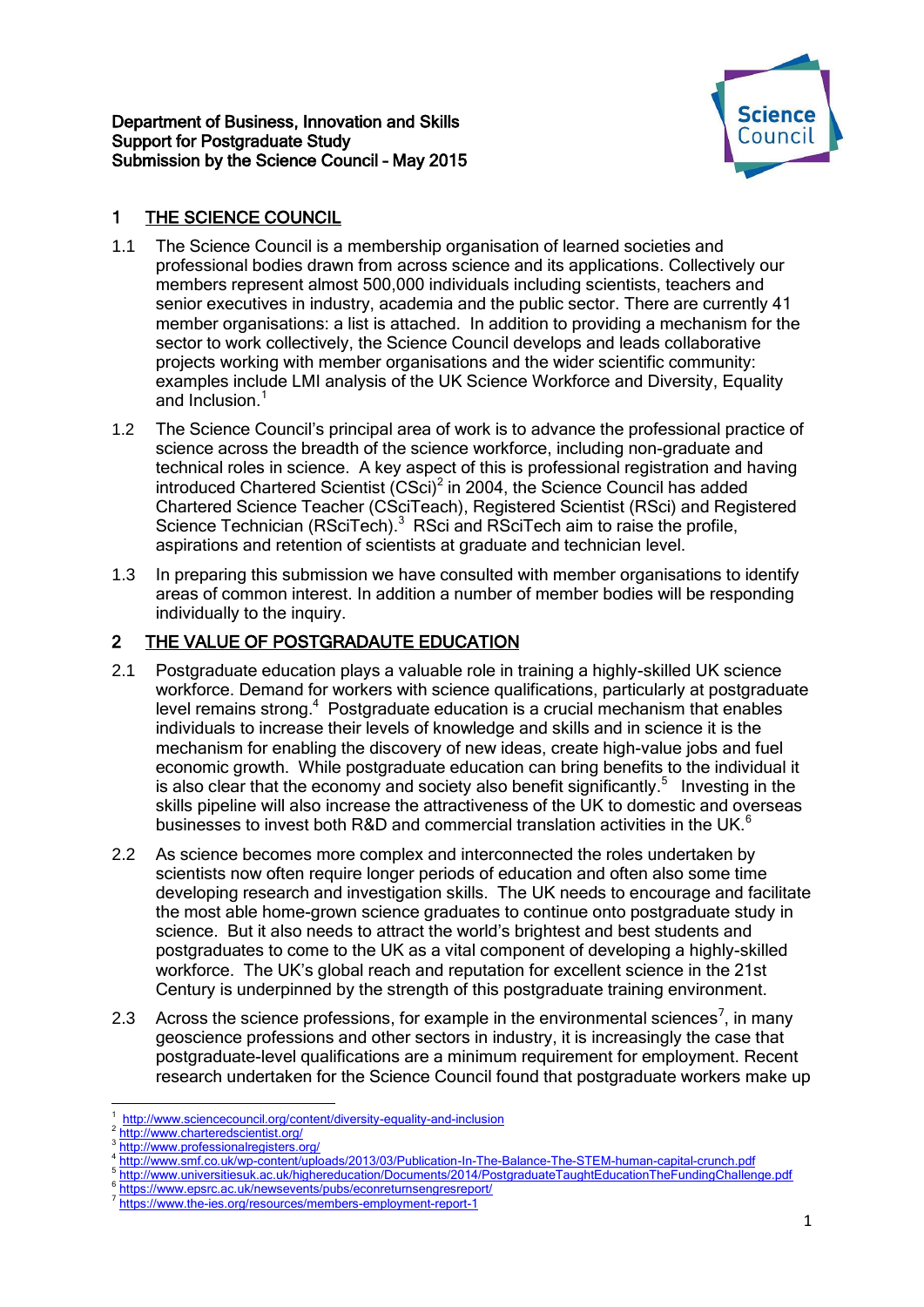26% of the UK science workforce, compared to 13% in non-science sectors and this trend is growing. The research shows a total of 1.4 million people with postgraduate qualifications already in the UK science workforce.

2.4 It is essential that course quality and the confidence of both individual students and employers are maintained across a range of different postgraduate provision. It is also vital that postgraduate courses remain open and accessible to all with the appropriate abilities and commitment. The UK science base needs to continue to be broadly-based supporting a research portfolio that will enable research, and research skills to develop. Prioritisation is likely to lead to partisan interests making the case for projects within their own area, pitching one area of research against another. Failure to maintain a broad base for postgraduate education and training could lead to near total loss of national capacity because it sends a message to graduates and prospective students that their particular area of research is not supported, thus incentivising home-grown and international students to look for postgraduate opportunities elsewhere.

## Research **M**asters

2.5 Research Masters courses focus on students undertaking in-depth and innovative research within a particular academic discipline that contribute to the development of the research base. Importantly Research Masters provide students with the skills for postdoctoral research, while also enabling them to develop high-level science skills and knowledge that can be usefully used elsewhere.

### Taught masters

- 2.6 Taught Masters courses provide the foundation for a career in a number of science disciplines for those that do not intend to go on to postgraduate research, and as previously noted may be a formal requirement for many. These courses enable science graduates to gain additional expertise in the application of science knowledge in a specific area as well as other skills that enable them to practice in a particular field. As science becomes ever more interdisciplinary and complex, the UK needs more people with this higher-level scientific knowledge combined with skills that may overlap with other areas such as law, regulation or business.<sup>8</sup>  $\ddot{\phantom{0}}$
- 2.7 A broadly based academic and research environment can also facilitate the interaction of science postgraduates with other subject disciplines which will equip them to explore and develop innovative approaches to complex global issues, such as disease prevention, climate change, and food security. In addition, the growing emphasis from high-tech businesses on translational mechanisms for science research will demand science students acquiring a particular wide range of skills.

### 3 IMPROVEMENT IN HIGHER EDUCATION CAREERS SERVICES TO INFORM STUDENT CHOICES

- 3.1 Careers services in higher education need to be resourced to provide clear information, advice and guidance on the range of further study options and career paths open to students, both within and outside academic and research-focused roles. But there also needs to be greater recognition that there are many career options other than academia or research for students with postgraduate qualifications in science.
- 3.2 It is disappointing that the perceptions of many postgraduate students is that the only possible career is in research and this perception needs to be challenged strongly. Such a view may also inhibit some able students from taking up postgraduate study as they see it as both expensive and career limiting, providing incentives for science graduates to pursue non-science postgraduate options.
- 3.3 HE Careers advisers need to have a much better knowledge and understanding of the

**.** 

<sup>8</sup> <http://www.sciencecouncil.org/10-types-scientist>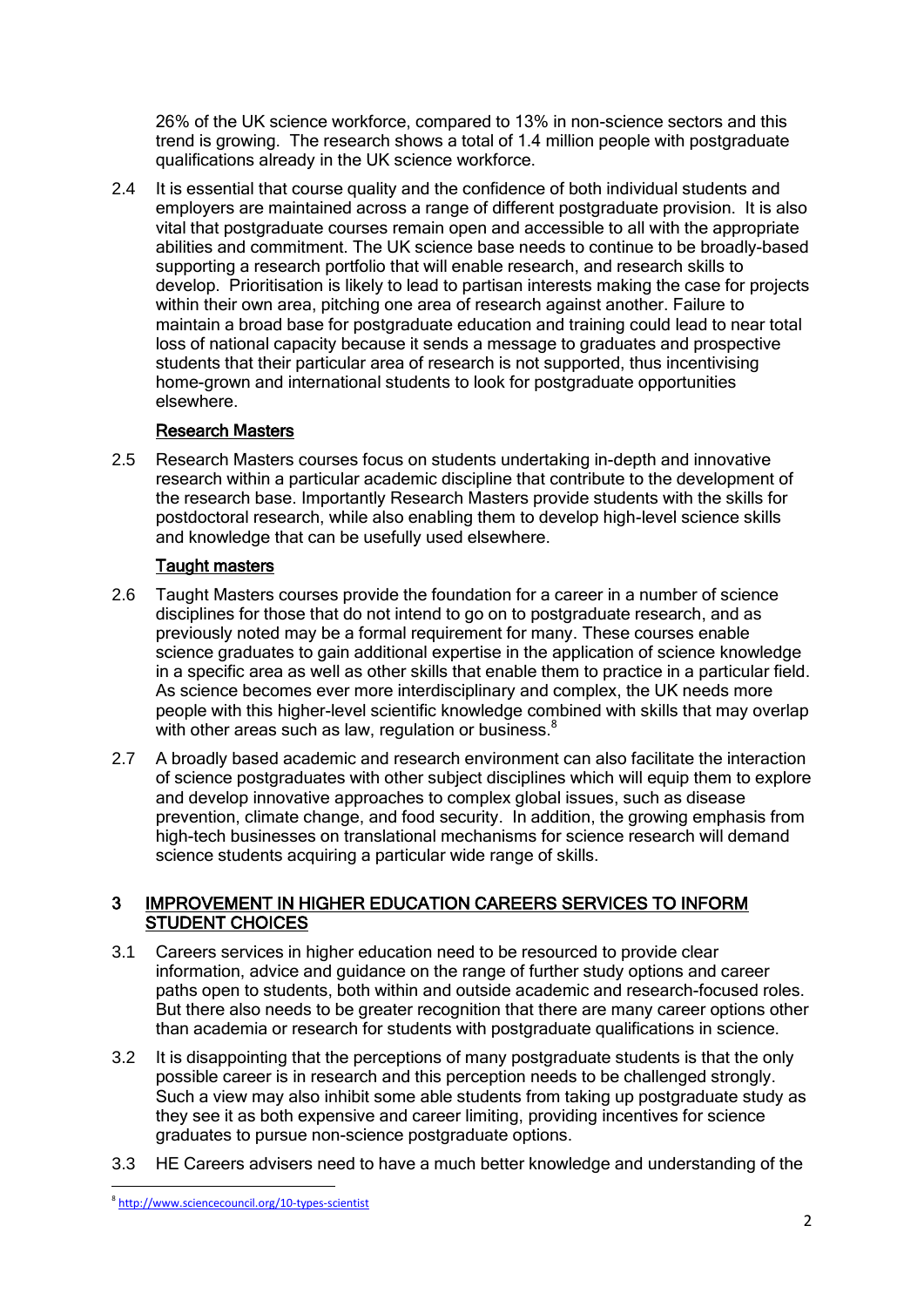labour markets for science postgraduates, nationally, locally and globally. For the most part this information is readily available.

## 4 PUTTING POSTGRADUATE EDUCATION ON A STABLE FINANCIAL FOOTING

- 4.1 The Science Council welcome's the Government's intention to put funding for postgraduate education on a sure and long-term financial footing. Recent reductions in Research Council funding for taught Masters courses and studentships in a number of critical and strategically important research areas has been a concern for our members for some time: for example the reduction in NERC studentships for taught MSc courses in geophysics.
- 4.2 While the introduction of postgraduate loans is welcome, it is essential that this funding is additional to existing funding mechanisms, not a replacement for cuts elsewhere: the essential background is that the UK needs more science postgraduates, not fewer.
- 4.3 Recent increases in university tuition fees have left undergraduates with much higher levels of debt than hitherto, and while some may be willing to take on additional debt for further study, the science community is concerned that many excellent students are put off by this, particularly those from poorer backgrounds. Any new loan system should be underpinned by a strong evidence base, which takes into account the totality of recent funding reforms and their impact on the higher education sector.
- 4.4 Without assistance for maintenance costs many graduates will continue to be dissuaded from undertaking postgraduate study, particularly with high living costs. $9$ For many, the proposed loans will not be enough to cover rent, let alone tuition fees. The Royal Society of Chemistry has told us that the full cost of a PhD (typically taking 3-4 years) would not be covered by a £25,000 loan.
- 4.5 International students studying in UK higher education institutions have been crucial for maintaining the viability of specialist courses across science and technology disciplines particularly at postgraduate level.<sup>10</sup> Without this contribution UK students' options will be narrowed through increased costs or closure of particular courses. This has a significant knock-on effect for science-based industries and the UK's existing competitive advantage as a world-leader in science. To help ensure the long-term viability of these courses, Government must convey the message that Britain is open and welcoming to international students.

## 5 ENCOURAGING BUSINESS TO CONTRIBUTE TO EMPLOYEE EDUCATION AND **TRAINING**

- 5.1 While there is clear merit in a strong employer input to shaping and commissioning skills needs, employers are always more likely to prioritise support for training relevant to the company or organisation rather than the longer term development needs of the individual. Many individuals particularly in science, will not work for a single employer for the whole of their career and 68% work for SMEs: these individuals will understand the need to shape and support their own skills development during their working life. Postgraduate qualifications play a key role in this development. Linking postgraduate science degrees to professional registration $11$  could be a way of ensuring learners gain the transferable skills as well as maintaining the professional standards sought by employers across all employment sectors.
- 5.2 In comparison with larger employers that are likely to be able contribute financially to employees' postgraduate education and training, many SMEs may not have the resources to do so and consequently their workforce becomes less competitive. While the employer may be able to recruit younger better qualified new staff, there is a

<sup>–&</sup>lt;br><sup>9</sup> <http://www.nus.org.uk/en/news/press-releases/nus-figures-show-new-students-face-cost-of-living-crisis/>

<sup>10&</sup>lt;br>[http://www.parliament.uk/business/committees/committees-a-z/lords-select/science-and-technology-sub-committee-i/news/stem](http://www.parliament.uk/business/committees/committees-a-z/lords-select/science-and-technology-sub-committee-i/news/stem-report-published/)[report-published/](http://www.parliament.uk/business/committees/committees-a-z/lords-select/science-and-technology-sub-committee-i/news/stem-report-published/)

<sup>&</sup>lt;sup>11</sup> <http://www.charteredscientist.org/about-csci/benefits>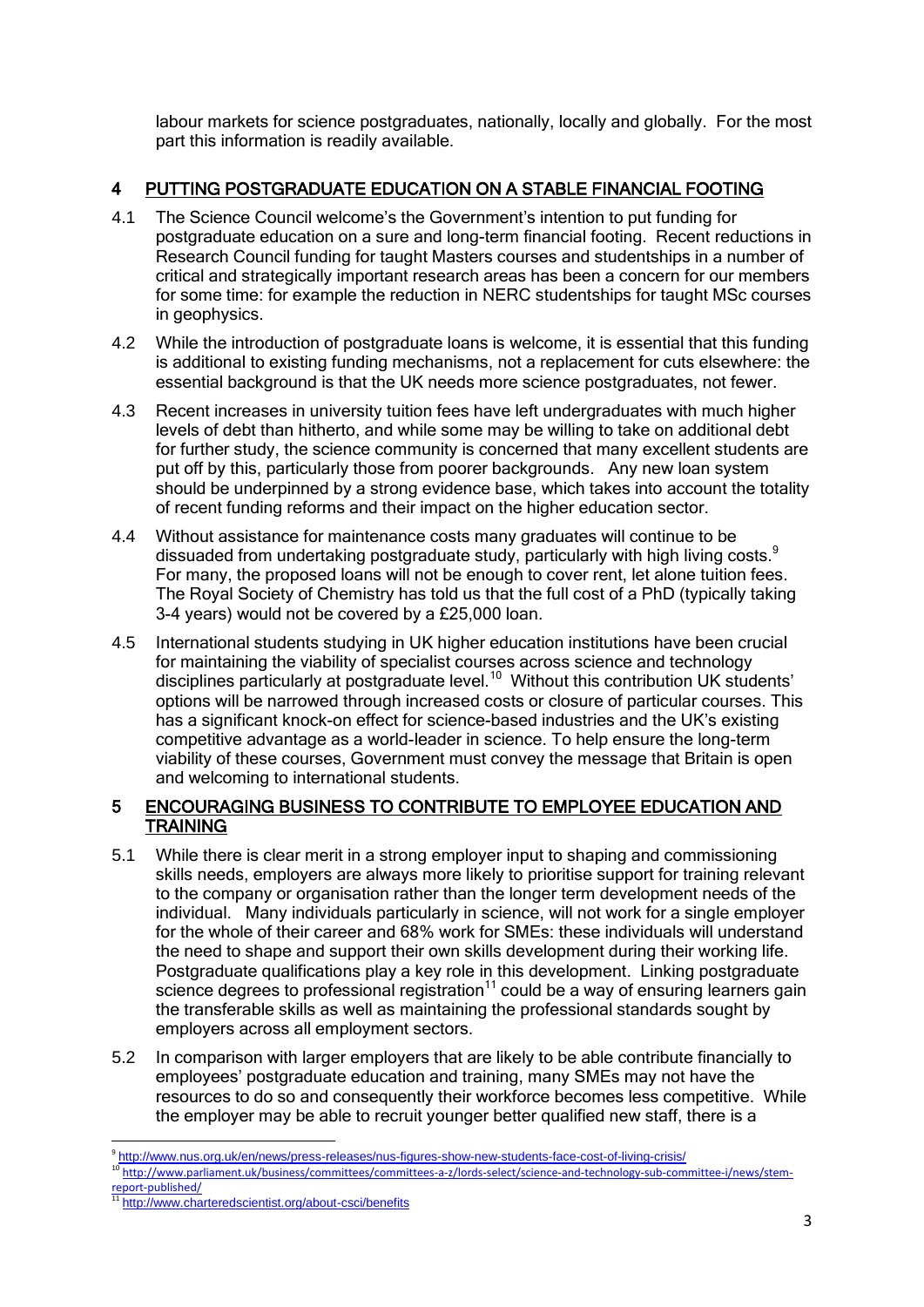danger that without accessible postgraduate education those already in the workforce are left behind and move away from science employment. As a country the UK needs to do more to retain and re-train its qualified science workforce. Government needs therefore to provide employers of all sizes with appropriate mechanisms that will support and encourage them to contribute funding to employees' postgraduate education.

5.3 Distance and on-line learning, part-time courses and other ways in which postgraduate study can be undertaken alongside work must be explored if the UK is to succeed in the global competition for advanced science talent and skills. Increase leadership and investment from Government may be necessary to drive this forward.

## 6 WIDENING ACCESS TO POSTGRADUATE EDUCATION

### Diversity across higher education

- 6.1 The Science Council welcomes the Government's focus on better understanding, and removing existing barriers to postgraduate education.
- 6.2 The Science Council is committed to supporting a more diverse science workforce.<sup>12</sup> A number of our members are committing time and resources to monitoring the diversity of their own membership which will lead to improved information about the particular characteristics of their membership. This activity is in its infancy but could identify where any barriers to access to the science professions might exist.
- 6.3 Many of our members have expressed a desire to access and use HESA data, for example, to help them plan and evaluate their diversity work but are restricted by the cost of acquiring the relevant data.
- 6.4 The Government should make HESA and other data sets more readily available. Government should also encourage university departments to report on all aspects of diversity including participation in postgraduate study and education. This could help to focus attention and effort on where least progress is being made. The voluntary approach recommended by Lord Davis could be used as a template for the higher education sector.

### Returners to employment

- 6.5 There needs to be some consideration of a financial package for those over 30 years of age who have not yet begun a postgraduate qualification. There are many reasons why individuals postpone entry into postgraduate education, such as looking after elderly or sick relatives, or other financial responsibilities and they should not be penalised for making such decisions.
- 6.6 Given the Government's stated aim to support social mobility and lifelong learning through access to higher education<sup>13</sup>, determining loan eligibility solely by age will limit the success of this strategy. The Science Council is keen to see greater fairness brought to funding for postgraduate education. We recommend that loan eligibility is determined solely by whether an individual has achieved a postgraduate qualification, rather than by age.
- 6.7 The Science Council would caution against enabling HEIs alone to determine which postgraduate courses would be eligible for loans. Such an approach would be inconsistent with Government's intention is to enable students to make considered and informed decisions about pursuing further study at this level.
- 6.8 A mechanism will be required to ensure that funding originally received for the training of postgraduates is used for that purpose explicitly and ensures there is no crosssubsidisation of non-training university expenditure.

**<sup>.</sup>** <sup>12</sup> <http://www.sciencecouncil.org/content/declaration-diversity-equality-and-inclusion>

<sup>13</sup> <https://www.gov.uk/government/speeches/supporting-social-mobility-and-lifelong-learning>